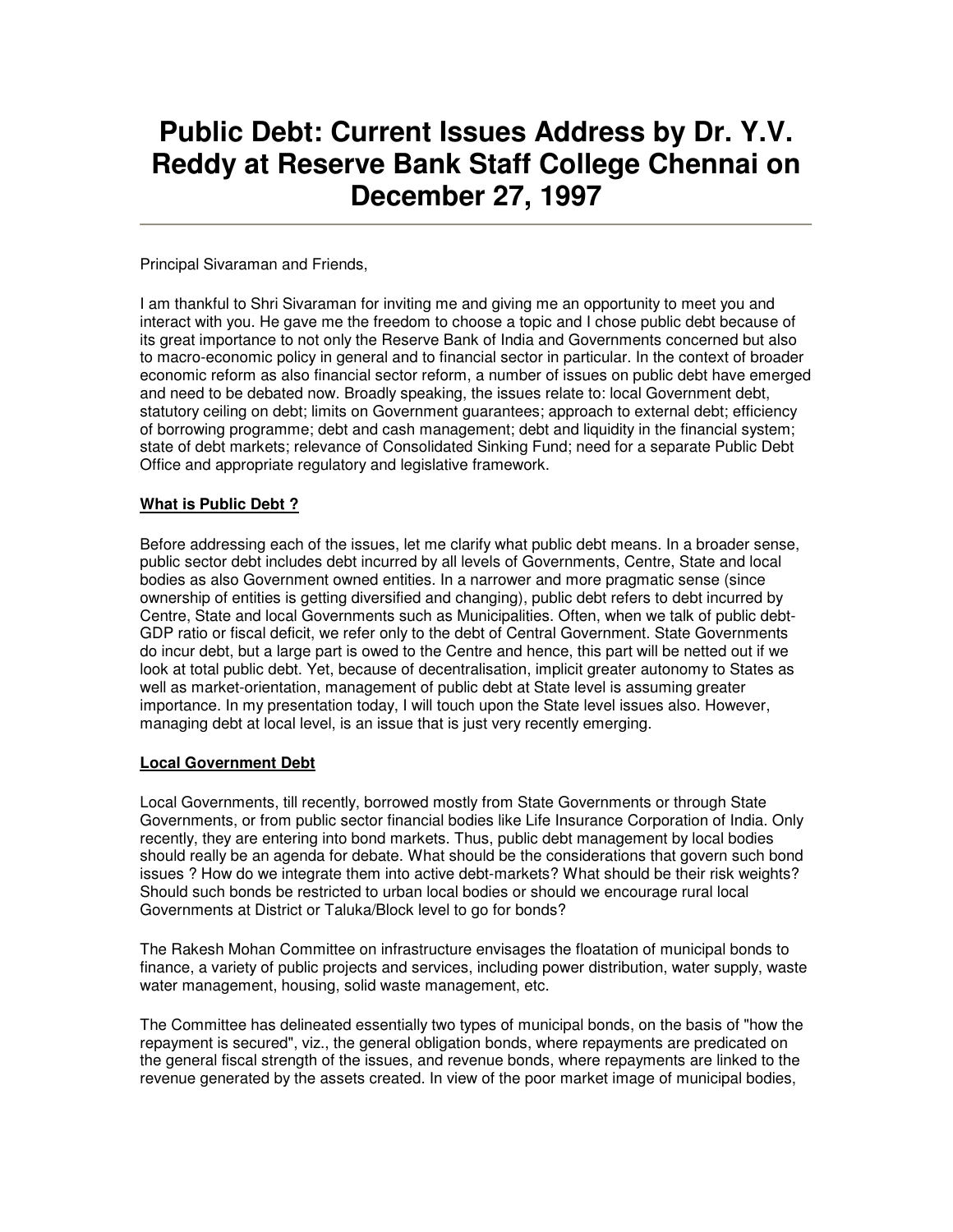apart from other reasons, the Committee advocates the use of a revenue bond structure in the Indian market.

While some municipalities have already taken recourse to this, I would submit that it is in the interest of financial sector itself to take a view on policy, procedures and approaches that we wish to encourage among local bodies.

#### **Statutory Ceiling on Debt**

The issue of fixing borrowing limits for the Central Government by Parliament under Article 292 of the Constitution came up for consideration on several occasions in the past. For example, the Estimates Committee in 1957-58 as also in 1991-92 had pressed for such a ceiling while Public Accounts Committee had advocated a study on this as far back as in 1962. The RBI had addressed this issue in its Annual Reports of 1991-92, 1995-96 and 1996-97. In particular, after the Supplemental Agreement between the Central Government and the RBI in March 1997, discontinuing the practice of automatic monetisation, many intellectuals argued that the objective of such an Agreement is best served only in conjunction with a statutory ceiling on debt. A detailed paper has been prepared on this issue by researchers in the RBI and published in the RBI Bulletin of December 1997 to attract informed and wider debate on the subject. The paper focuses upon international experience, and case for and case against imposing a ceiling. Major issues relevant in this regard are the following:

First, what is the sustainable level of public debt, and what is the rationale for choosing a particular limit for the Indian economy?

Second, should this limit be fixed in terms of a legislative ceiling on public debt? Why a legislative ceiling when debt is implicitly approved along with the Budget? What is the sanctity of a ceiling if it can be changed by a simple majority?

Third, what are the operational issues to place a statutory limit on public debt in India?

Fourth, in the Indian budgetary practice there are three sets of liabilities which constitute debt viz., (a) Internal Debt, (b) External Debt and (c) Other Liabilities. Internal debt and external debt constitute Public Debt of India and are secured under the Consolidated Fund of India. Thus, technically, public debt excludes 'Other Liabilities'. 'Other Liabilities' have grown sizeably over the years and it is sometimes suggested that over and above the liabilities, even 'Contingent Liabilities' of the Government should be considered while placing a limit.

Fifth, whether the limit should be allowed to vary within a year? Under what circumstances can the limit be revised by the Parliament? Even more important is the question whether the limit should be fixed on a year-on-year basis or whether it should be defined on a periodic basis, say, for each five-year plan. In particular, what happens if there are sudden shocks like drought, flood or global developments warranting large unanticipated expenditures and hence debt?

There are some scholars who are against such a ceiling on both theoretical and empirical grounds, as for example, Professor Amaresh Bagchi. It is argued that in theory, it undermines potency of fiscal policy and in practice it may be either ineffective in containing deficits or may be circumvented. Of course, there is also the issue of remedy if the ceiling is exceeded. However, he mentions that the right remedy is awareness of the problem and a consensus on expenditure priorities.

The issue of statutory ceiling on public debt by State Governments has a slightly different dimension. As long as the States are indebted to Centre, they need permission of the Centre to borrow. In effect, their borrowing is determined by Centre which provides loans on its own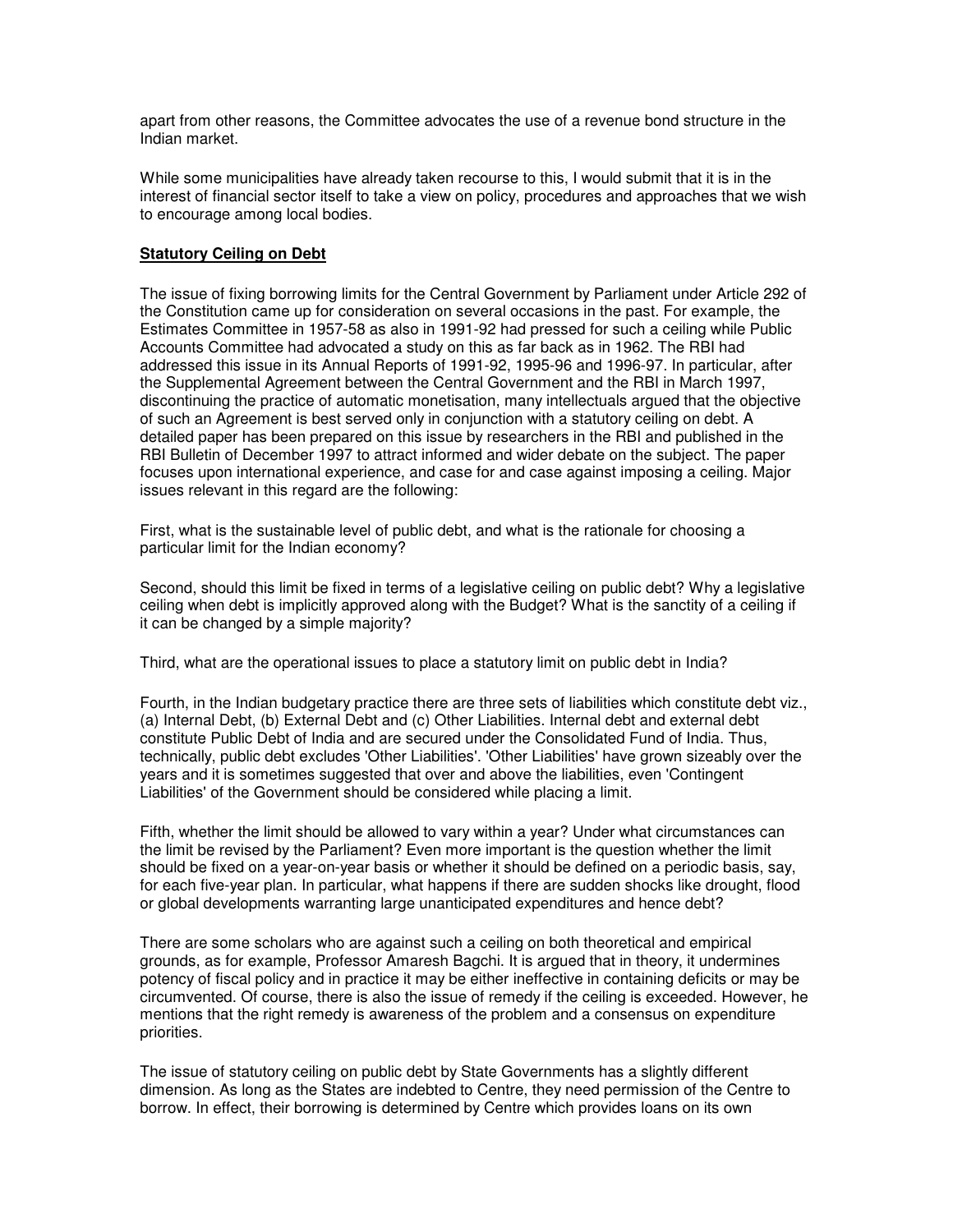account and prescribes the limit on market borrowings. The Reserve Bank puts a limit on Ways and Means Advance also. In brief, a ceiling on a States' public debt is effectively imposed by the Centre. Even so, it may be worthwhile for each State Government to focus on the issue of public debt and debt servicing under Article 293 in advance of budget exercises to lend transparency and address signal concerns.

In this context, personally, I would argue in favour of the proposal hinted in the latest Annual Report of the Reserve Bank, viz., annual ceiling by Parliament (Sate Legislatures) on debt under Articles 292 and 293 of the Constitution before the commencement of budget exercise (instead of implicit approval when budget is finalised for approval on take it or leave it basis) since it imparts necessary flexibility and ensures public awareness.

#### **Limits on Government Guarantees**

The total guarantees of Government of India outstanding have increased by forty per cent between 1991-92 and 1995-96 and stood at Rs.65,572 crore as at the end of March 1996. The percentage of external guarantees to total guarantee as of March 1996 is estimated to be about 45 per cent. In fact, as agreements with private power projects come to fruition, the counter guarantee to be provided by the Central Government would increase. Though there is provision for imposing a ceiling on such guarantees under Article 292 of the Constitution, it has not been invoked so far.

The outstanding guarantees extended by each of the major State Governments are broadly in the range of Rs.3,000 to Rs.6,800 crore by end-March 1996. In fact, with large infrastructural projects coming up in the private sector, there is increasing pressure on State Governments to issue guarantees under Special Purpose Vehicles. Among the States, Gujarat had enacted The Gujarat State Guarantees Act, 1963 and had to amend it in 1994 to enhance the eligible amount for guarantee. In the recent meeting of the Reserve Bank with Finance Secretaries of States, many expressed concern over growing pressure on States to give guarantees - particularly by All India Financial Institutions. Some are contemplating legislative action. Some of the bankers have also expressed concern at the inertia of Governments in honouring guarantees already extended. Further, such inertia in prompt honouring of guarantees warrants consideration of giving appropriate risk weight to such guarantees. It has been decided to constitute a Committee with the Reserve Bank to study all the aspects of State Governments guarantees and give a Report in three months.

The questions of a transparent guarantees policy and ceiling on guarantees (with flexibility to take care of the problem of changes due to valuation of foreign currencies) by Government of India are yet to a be seriously addressed.

In my humble view, enactment similar to that made by Gujarat by all State Governments and Central Government along with a transparent statement of policy on guarantees is worth considering.

#### **Approach to External Debt**

Under the Constitution, the Central Government but not State Governments, has access to external debt. However, Government of India has not been borrowing externally on commercial terms so far and its borrowings have been limited to external assistance mainly from other Governments and multilateral sources such as IBRD, IDA, etc. Public enterprises could, however, resort to external borrowings on concessional terms also through onlending arrangements with Government, though more recently, intermediation of Government has been dispensed with.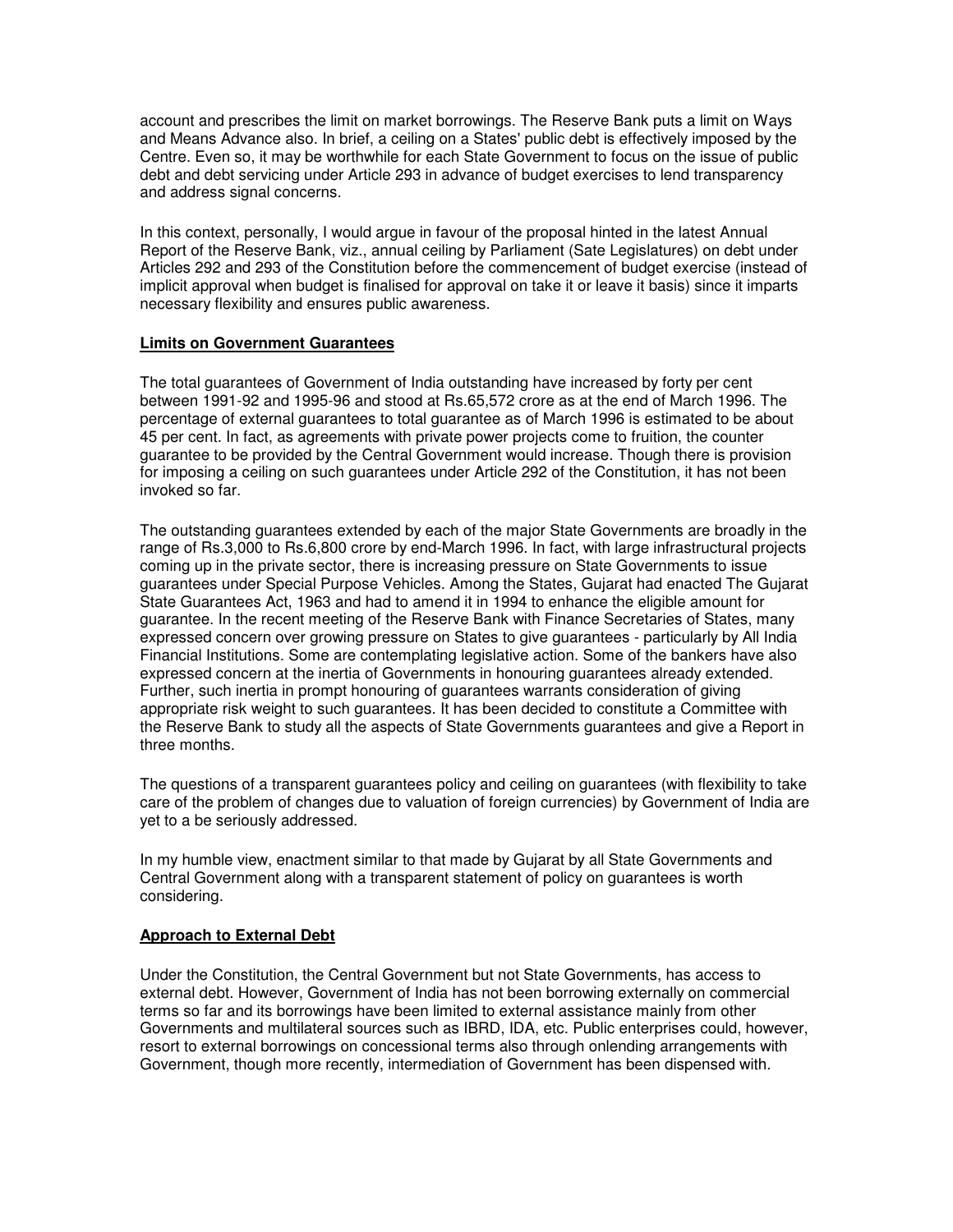At the end of March 1996, total external liabilities of the Central Government represented only about 8 per cent of total liabilities of the Central Government (21 per cent, if external liabilities are valued at current exchange rates) signifying that only a modest proportion of the gross fiscal deficit has been financed over the years through external debt. Earlier, when Government of India borrowed under external assistance to finance State Government projects, it would pass on a portion to State Governments as additionality to central plan assistance for concerned States on terms as applicable to such central assistance. Now, it passes on the entire amount of external assistance as additionality. Further, States are now permitted to enter into dialogue with multilateral agencies like World Bank.

More recently, the Government has adopted a more liberal approach by permitting foreign institutional investors to invest in dated Government securities. There have also been discussions on the issue of Sovereign Bonds.

# **FIIs and Public Debt**

Foreign institutional investors (FIIs) (both 100 per cent debt funds and funds within the 30 per cent ceiling) have been permitted to invest in both Government and non-Government debt. In respect of Government debt, these FIIs are permitted to invest only in dated Government Securities.

There have been representations for allowing FII investments in Treasury Bills also. This will have to be considered in due course after studying the possible consequences in terms of impact on interest rates, volatility in the flow of funds and its impact on the foreign exchange market.

# **Sovereign Bonds**

We have not made any Sovereign Bond issue so far and our sovereign rating is derived from corporate ratings, especially public sector. Our formal ratings have been around low investment or high non-investment grade. However, empirical evidence shows that our corporates generally are able to obtain credit at terms better than what the official sovereign rating signifies. There is an opinion that India should go in for a Sovereign Bond issue. The proponents argue that a number of advantages would accrue if India issues a Sovereign Bond. First, it could act as a benchmark off which corporates can price their issues. Secondly, it could establish market presence and broaden our investor base in the international markets. Thirdly, it could act as a source of long-term finance for infrastructure projects. Fourthly, it could reduce the cost of borrowings relative to the domestic market. Finally, since international markets are more liquid, it would make roll-overs less problematic and less costly.

However, a few issues need to be sorted out before taking a decision. First, as you may be aware, we have a ceiling for external commercial borrowing. Sovereign Bond is an ECB. The issue that arises here is whether the Sovereign Bond should be carved out of the ECB ceiling. If this be the case, then there could be crowding out of corporate borrowers. Secondly, the real advantage in terms of reduction in cost is indeterminate. Thirdly, there are also issues of timing, market placement, frequency of issue, currency of issue, impact on the fiscal, monetary and external sector, etc.

While there is considerable merit in issuing Sovereign Bond, the above factors will have to be carefully considered before a decision is taken.

#### **Liability Management**

A significant portion of the Government's external debt is in the form of borrowings from the multilateral institutions like, IBRD, IDA and the ADB. The external debt of the Government has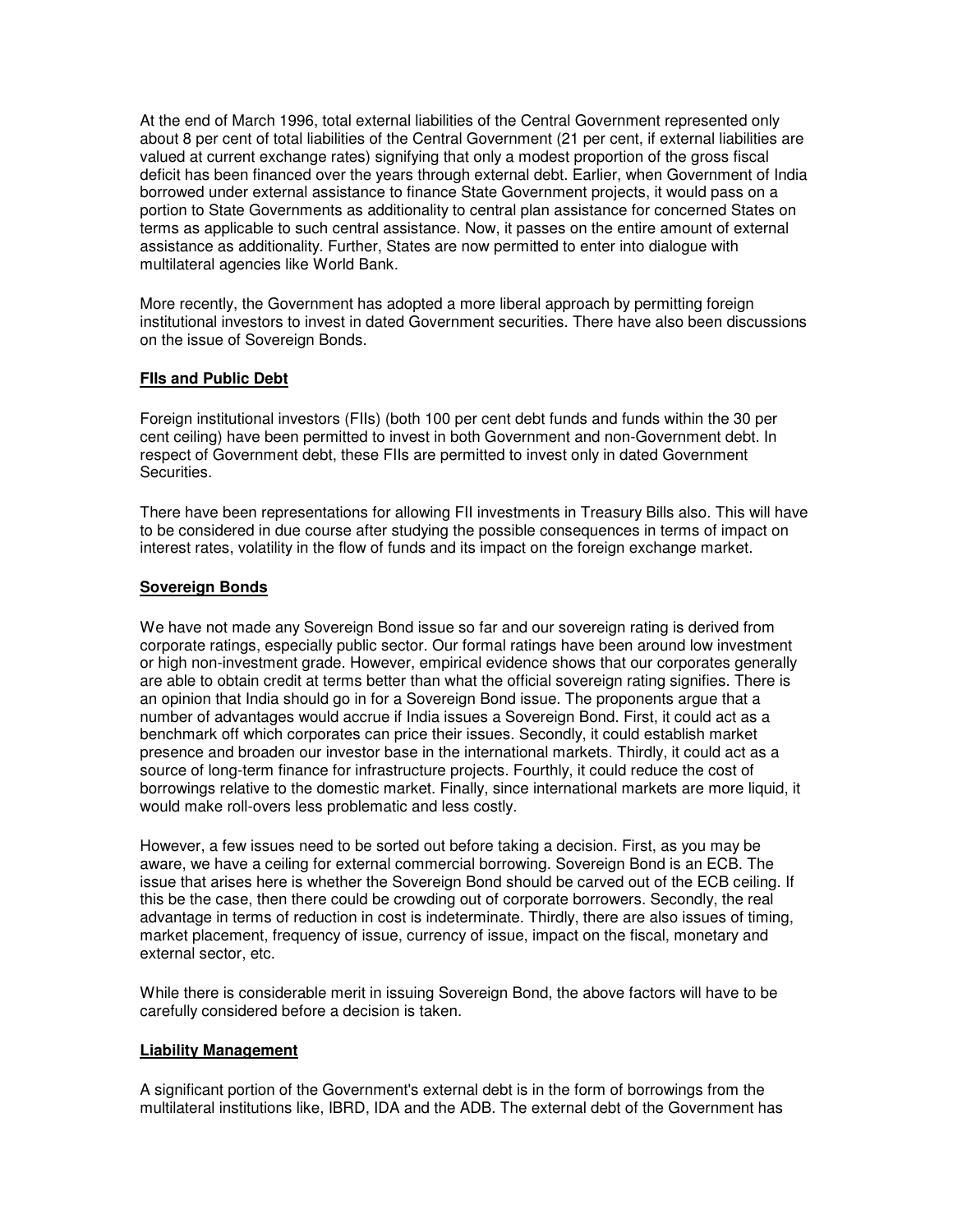been managed all along in a passive fashion in that no active stance is adopted to alter its currency composition and interest rate risk profile, and debt service payments are made as they arise from time to time.

In March this year, a Steering Committee was constituted by the Government for taking necessary policy decisions on the issue of adopting a systematic and active approach towards management of the entire external debt of the Government in general and borrowing from IBRD in particular. The currency choice offer made by the IBRD to its borrowers earlier this year, permitting conversion of currency pool borrowings into single currency exposure terms provided the immediate cause for such an initiative. The Steering Committee was assisted by a Working Group, which went into the technical aspects of the IBRD offer as also the whole gamut of issues concerning active management of external debt. The main recommendations of the Working Group are: (i) Formation of a Debt Management Unit for active management of the external debt, (ii) Establishment of appropriate benchmarks for currency and interest rate risks, (iii) Study of the experiences of countries which have made progress in this area, (iv) Encouraging Public Sector and Private Sector units with IBRD and other forms of external borrowing to have independent capabilities for managing their risk exposures. The recommendations of the Working Group are now under consideration of the Government.

#### **Efficiency of Borrowing Programme**

Section 17(1) of the RBI Act enables the Reserve Bank to undertake the business of management of public debt. In terms of Section 20 read with Section 21(2), the Bank has the right and obligation to transact business of management of public debt when entrusted by the Central Government.

Prior to June 1992, the RBI was raising Government borrowing on a fixed coupon basis. As part of financial sector reforms, since June 1992, the RBI has been raising the debt of Central Government at market related rates. New instruments have been floated to provide a variety to investors and to help their portfolio management. With effect from April 1, 1997, a new system of ways and means advances to meet the temporary mismatches of Central Government replaced the earlier system of Ad hoc Treasury Bills. While the concept of Conventional Budget Deficit has been given up, the possible net RBI credit to Central Government during a year is indicated as part of the Budget Document.

It is useful to understand the rationale behind the timing, method of issue, maturity of a specific loan, etc. As you are aware, the Government's borrowing programme is budgeted each year and appears on the receipts side of the Union Budget. While deciding to issue a loan, the Reserve Bank takes into account the cash needs of Government, the liquidity conditions in the market, the market preference for maturity vis-à-vis the future repayment schedule of the Government, and the primary and secondary yield curves. There is also an element of judgement of the Reserve Bank in this process. To elaborate further, if the system is flush with liquidity and prevailing interest rates are low, it makes eminent sense to float a long-term loan. In conditions of tighter liquidity, while deciding on the maturity, the leeway available to the RBI to accept a possible devolvement which is dependent on the monetary situation becomes an important consideration. As I mentioned earlier, beginning 1997-98, the possible net RBI credit to Central Government is indicated in the Budget document. If the net RBI credit to Central Government is well within the limit, the RBI could take up a private placement instead of going to the market, especially if it does not want to disrupt the yield curve. A private placement could also be done to beef up securities for our open market operations. During 1997-98, since there was abundant liquidity in the system and credit was not picking up, we hit the market frequently in order to complete the borrowing programme. We also took up an issue on private placement. You will appreciate that a variety of considerations go into making the borrowing programme efficient and transparent.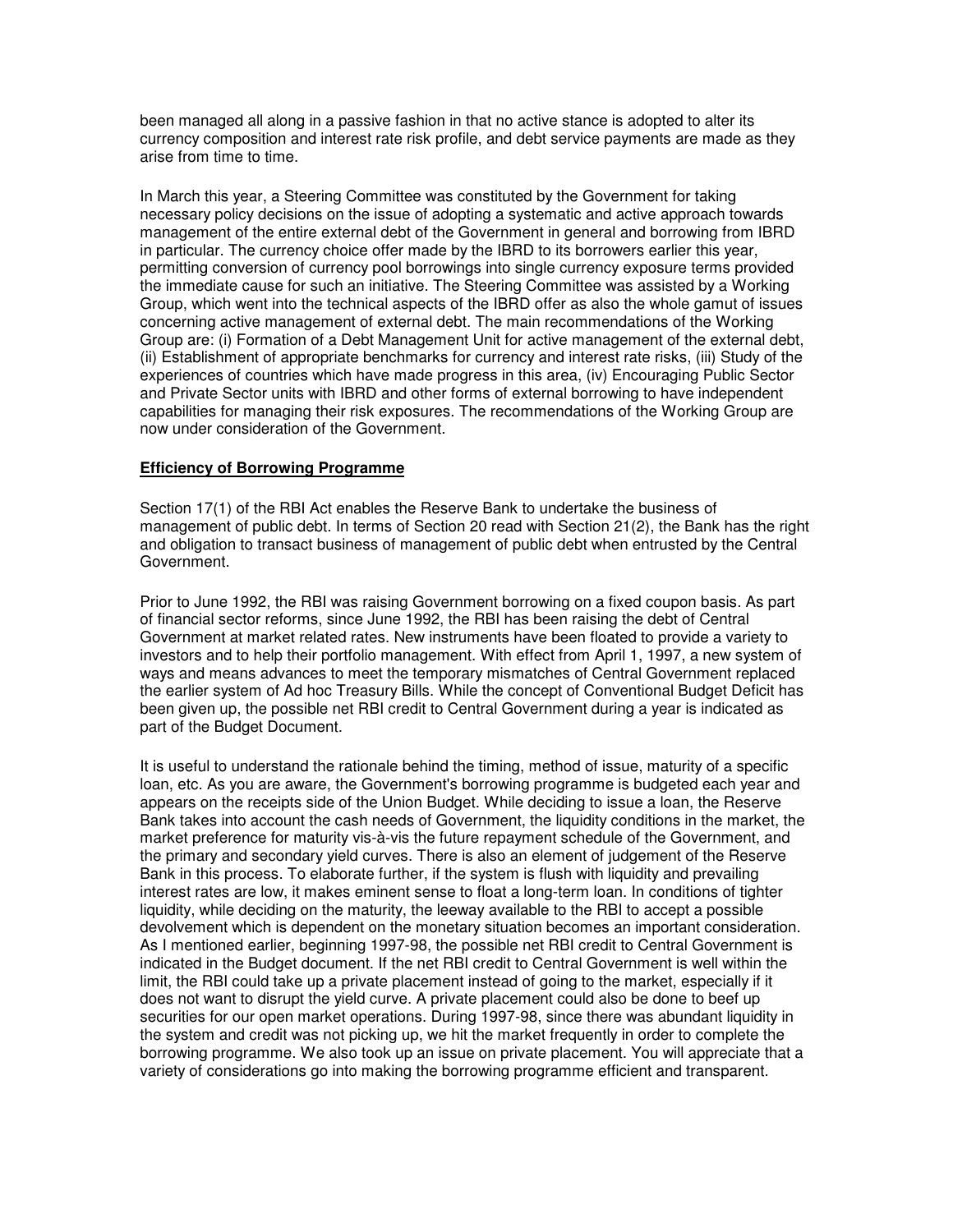The RBI holds the responsibility for the overall borrowing programme of the State Governments. While several reforms in debt management policy have been introduced in respect of sale of Central Government Securities, the sale of State Government loans continue to be on the old pattern and procedures. State loans are for a single and the longest maturity of the Central Government Security issued during that particular year. The coupon is also predetermined. Under the present system, there is no scope for better managed states to access funds at competitive rates of interest. It is recognised that over a period of time, State Governments should move over to a flexible approach to market borrowings in terms of method, timing and maturities. It is essential to evolve a system under which it may be possible for financially sound states to access funds at market rates while ensuring a stipulated level of borrowings in case of less developed States.

This was discussed in the recent meeting between the RBI and the Finance Secretaries of State Governments. It was recognised that given the large inter-state disparities, this changeover should be gradual and cautious. It was agreed in the meeting that State Governments could be given the flexibility to raise a certain percentage of the borrowing programme from the market. The respective State Governments can decide the timing, maturity and coupon. We in the Reserve bank are currently in the process of consultations with Central and State Governments.

# **Debt and Cash Management**

The discontinuance of Ad hoc Treasury Bills and introduction of Ways and Means Advances to the Central Government brought to the forefront, the need for a sophisticated cash management system by the Government and improvements in the debt management techniques by the Reserve Bank. To address these concerns, a Monitoring Group on Cash and Debt Management of the Central Government was set up comprising members of the Government and the RBI. The Group reviews inter alia, the monthly fiscal deficit, progress of borrowing programme, instruments of borrowing, and cash position of the Central Government on an ongoing basis.

This issue was also discussed in the meeting with Finance Secretaries of State Governments. In the light of the experience gained in respect of the Central Government, it was felt that it would be advantageous to conduct a similar exercise for State Governments. To begin with, a symposium will be organised by the RBI to enlighten the State Governments with more professional cash management techniques. The symposium will also discuss the accounting arrangements and the need for improvement in this area, keeping in view the change in technology.

#### **Debt and Liquidity in the Financial System**

In formulating and implementing monetary policy, the Reserve Bank places before it a very important aspect, namely, the liquidity management at a shorter term horizon. This facilitates the banking system to provide in a flexible manner the cash and payments needs of the economy. A realistic and timely assessment of liquidity in the system is very essential for timely and effective decision making in money, debt and forex management.

With the basic objective of improving the techniques of liquidity assessment and forecasting, the Reserve Bank has constituted an Internal Working Group whose terms of reference include identifying the nature and sources of data and providing analytical framework and methodology for immediate action plan. The report of the Group is expected in January 1998.

#### **State of Debt Markets**

In a Seminar organised by the SBI CAP in September 1997, Governor, RBI had flagged some specific issues for further reforms in the debt market. I had, in my address at Invest India Conference in October 1997, highlighted a number of issues engaging our attention. The agenda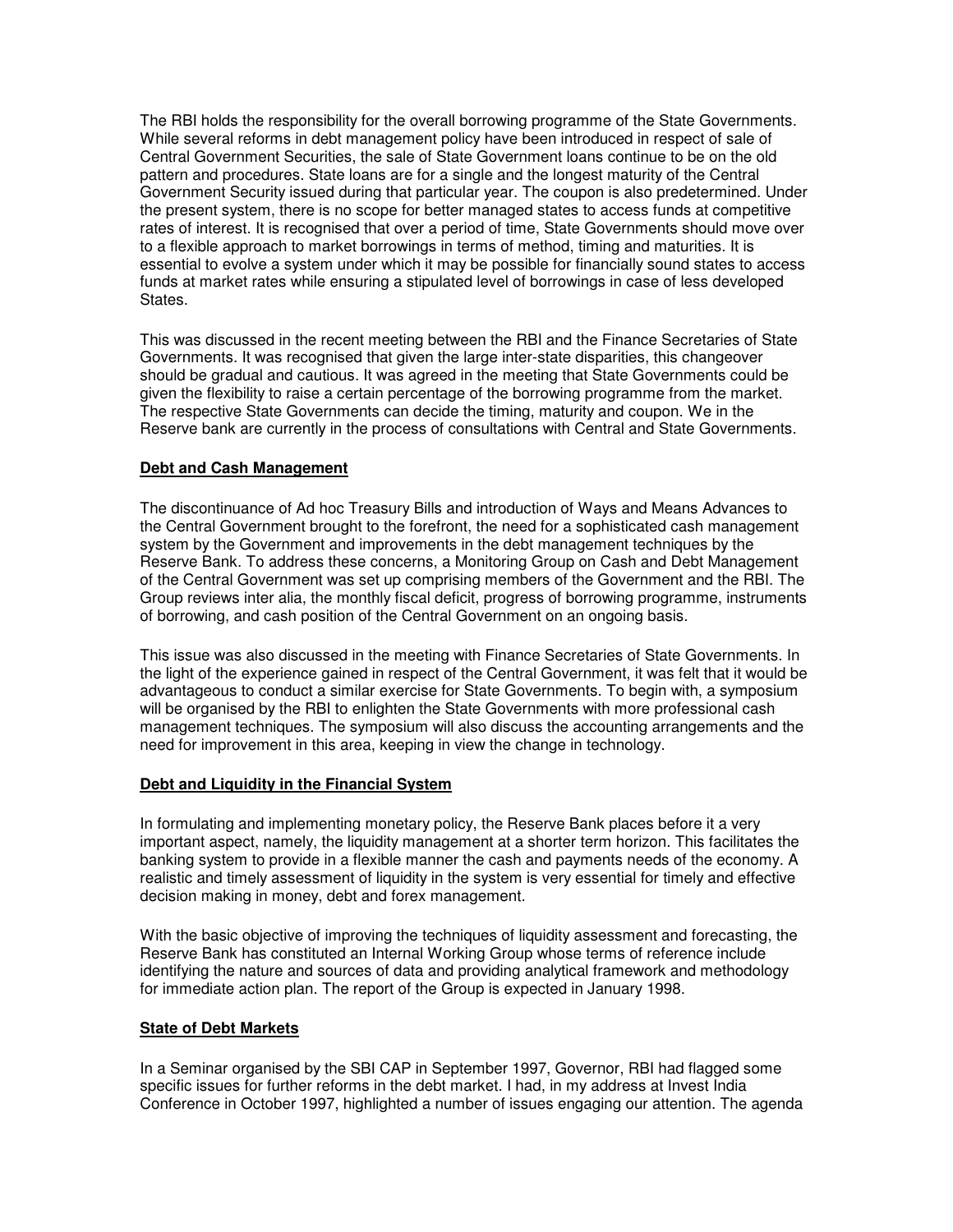spanned a wide range of issues in the primary and secondary markets and the legislative framework. So, I will not repeat them here. Since then, the Monetary and Credit Policy of October 1997 announced measures to remove operational impediments, foster market clearing mechanisms and widen and deepen the market. The policy announced the intention to preannounce a notified amount in respect of all auctions, keep the non-competitive bids outside the notified amount and resort to the Dutch auction system in respect of 91-Day Treasury Bills, as an experimental measure. The policy also allowed repos to be undertaken in non-Government debt instruments i.e., PSU Bonds that are dematerialised and traded in recognised stock exchanges. Satellite Dealers have entered into agreements with us and two banks have been given in-principle approval for setting up Satellite Dealership. The Reserve Bank has recently permitted the NSE, SHCIL and OTCEI to open SGL II Accounts. Since early December, the Reserve Bank is operating through daily three-and four-day fixed interest, volume- tender repos. In the secondary market, we are both purchasing and selling securities, outright at market related rates. More recently, we have announced the sale of 6 per cent Capital Indexed Bonds.

A number of other issues are currently engaging our active consideration. For instance, the issue regarding the repeal of the Government notification issued in 1969 prohibiting forward contracts in securities is being actively pursued. We have already done considerable spade work in coordination with the market to introduce screen based dealing in money markets and we hope to launch this shortly. While eventually we have to have Treasury bills futures and STRIPS in our market, we should immediately consolidate the reforms already in place.

A more important area, needing urgent attention is the vital role of market participants. Standard practices have to be evolved by the market with regard to the manner of pricing and accounting standards. Code of best practices has to be evolved for repo transactions. I understand the market has recently created a self regulatory body and I am looking forward to active and fruitful interaction with it.

#### **Consolidated Sinking Fund**

The system of simultaneous net borrowings and repayments out of fresh borrowings followed by the Governments led to an unsustainable level of gross borrowings of States and the Centre over the years. This resulted in huge repayment liabilities for the Government with steep humps in repayment schedules. This problem would further aggravate if there are additional net borrowings at an increasing rate in the future, especially at higher interest rates with shorter maturities. In this background, it is often argued that there is an urgent need to create a Consolidated Sinking Fund (CSF). The CSF has the objective of breaking the vicious cycle of humps in repayments schedule and the consequential impact upon ballooning of gross borrowing and the expenditure towards interest payments.

In India, it was not the practice of the Central Government to maintain sinking fund in respect of loans floated by it. There was a system of sinking fund only in respect of the State Governments which was made non-obligatory from April 1975. Consequently, such a practice was completely abandoned and repayments are presently provided for out of fresh borrowings.

The Second Finance Commission favoured amortisation of debt from revenue if it can be met out of a real revenue surplus. The subsequent Finance Commissions recognised the importance of amortisation of debt, but only the Ninth Finance Commission recommended an arrangement for amortisation in respect of market borrowings of States. The Tenth Finance Commission while concurring with the Ninth Finance Commission, expressed that the establishment of sinking funds appeared to be desirable as a part of overall fiscal discipline and viewed that the constitution of CSF was relevant both for States and the Centre.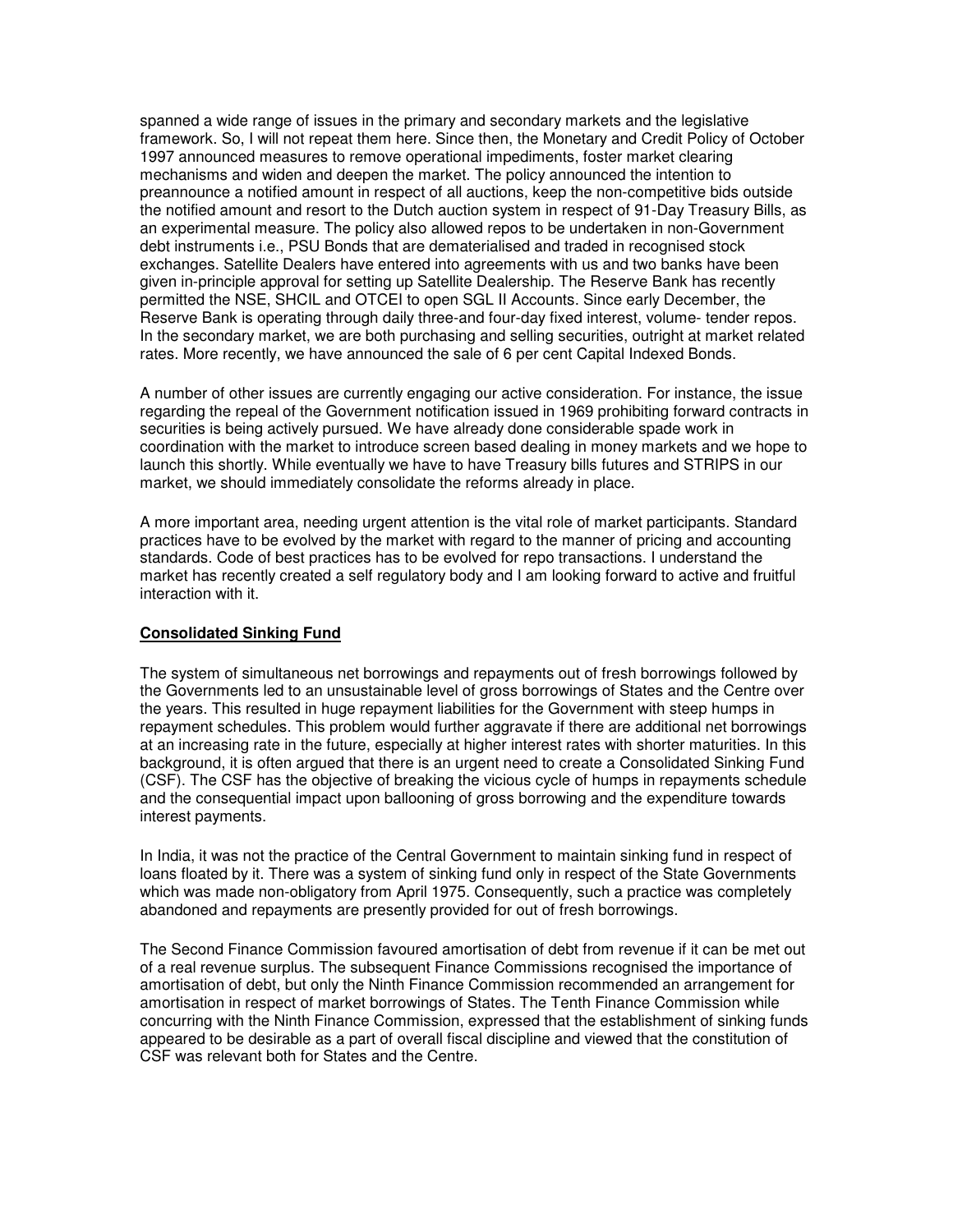The Reserve Bank has been emphasising the need for setting up of a CSF for both States and the Centre in its Annual Reports since 1992-93, as an institutional solution to the problem of repayments in view of the rising amortisation and interest burden in the budget. The Reserve Bank has also maintained that a part of the revenue receipts need to be earmarked for this fund notwithstanding the traditional view that such a practice should be adopted only in the case of a revenue surplus.

In the recent meeting of the Reserve Bank with the Finance Secretaries of State Governments, the issue of CSF was discussed. The Governments of Rajasthan and Sikkim have shown interest in commencing Consolidated Sinking Fund. Most of the others felt the need to work out more details.

At the request of the State Governments, it was decided that the Reserve Bank will work on pros and cons and detailed modalities of the CSF and communicate them to the State Governments for their consideration.

# **Separate Public Debt Office**

Arrangements for debt management, the world over, vary in nature and they can be broadly categorised into four types, viz., (a) the central bank exclusively undertakes all activities concerned with debt management, (b) where external debt management is handled by Government and internal debt management by the central bank, (c) where Government manages both external debt and internal debt, and central bank functions as an agent to the central government and does book keeping, and (d) where a separate autonomous organisation undertakes both external and internal debt management. New Zealand, Sweden and Ireland are countries which have established separate public debt offices for debt management while in the U.K., this function has been taken over by the Treasury.

The Committee on Capital Account Convertibility (CAC) recommended separation of "debt management" from "monetary management". The Report observed that, "monetary management is often clouded by the monetary authority's concern about the Government's borrowing programme and, therefore, steps should be initiated to separate the debt management policy from monetary management, and to this effect the Government should set up its own Office of Public Debt". An Informal Working Group has, accordingly, been formed in the RBI to examine the Committee's recommendations, in detail. The Group will go into various aspects related to the issue, which comprise objectives of and rationale for separation of debt management from monetary management, identification of a suitable institutional framework for public debt management and the functions to be carved out of the Reserve Bank to be assigned to it, legal implications of separation of debt management from monetary management, etc.

The Informal Group has already held discussions with officials of the Central Government and State Governments and the Report is expected in January 1998. Government and the RBI will have to take a view on convenient institutional and administrative arrangements depending on their exact requirements.

#### **Approach to Regulatory and Legislative Framework**

Another area which is attracting attention is the regulation of Government Securities Market. Presently, the primary issuance, servicing and repayment of Government Securities are governed by the Public Debt Act, 1944 and Public Debt Rules, 1946. In addition, Government Securities Manual embodies detailed guidelines for the issue and management of public debt within the framework of Public Debt Act. Reserve Bank is the regulator in this regard. On the other hand, SEBI has a role in regulating and controlling the activities of brokers/dealers as a part of investor protection. The issue regarding extension of SEBI's powers to cover government debt in matters